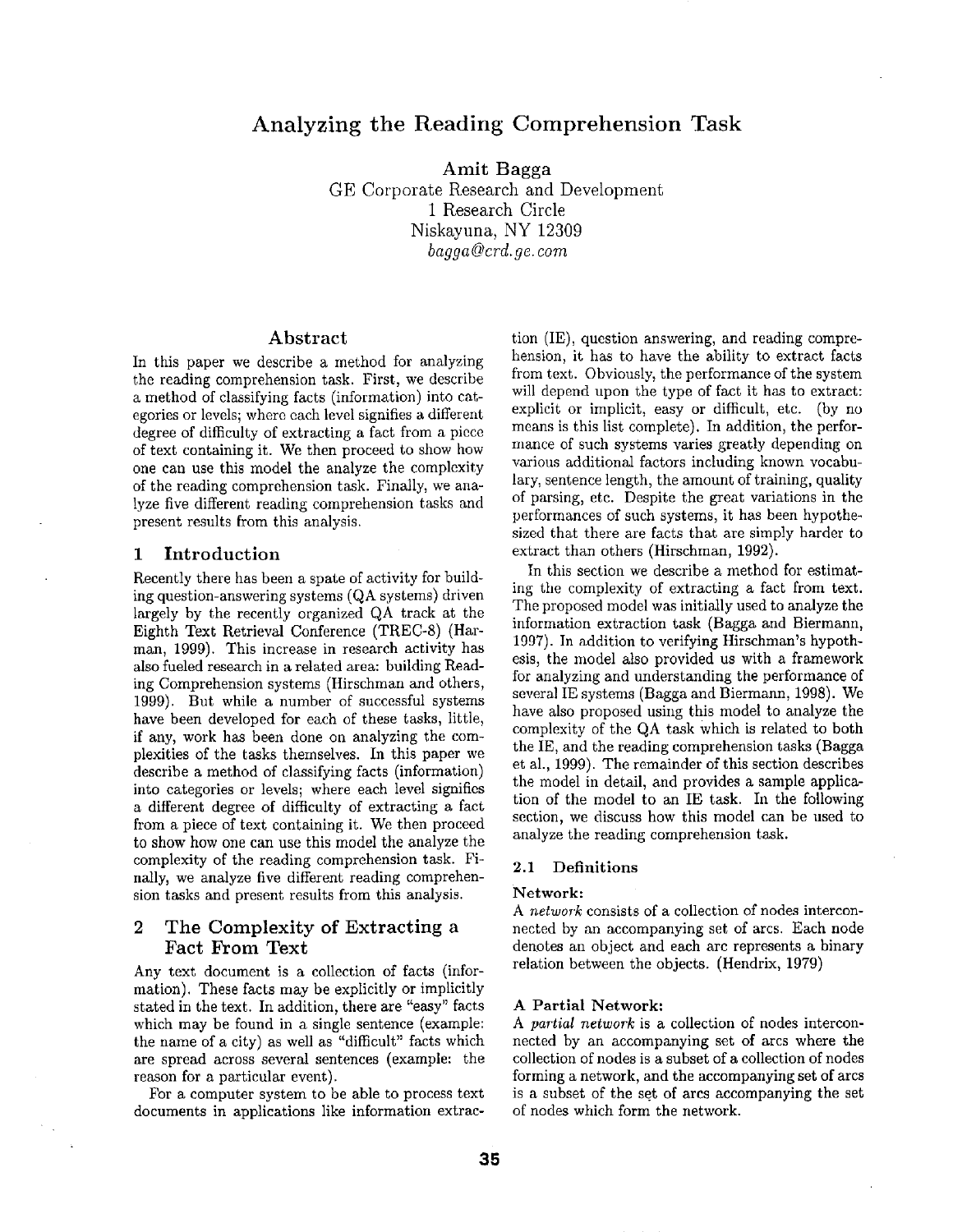

Figure 1: A Sample Network

Figure 1 shows a sample network for the following piece of text:

"The Extraditables," or the Armed Branch of the Medellin Cartel have claimed responsibility for the murder of two employees of Bogota's daily E1 Espectador on Nov 15. The murders took place in Medellin.

### 2.2 The Level of A Fact

The level of a fact,  $F$ , in a piece of text is defined by the following algorithm:

- 1. Build a network,  $S$ , for the piece of text.
- 2. Identify the nodes that are relevant to the fact, F. Suppose  $\{x_1, x_2, \ldots, x_n\}$  are the nodes relevant to F. Let s be the partial network consisting of the set of nodes  $\{x_1, x_2, \ldots, x_n\}$  interconnected by the set of arcs  $\{t_1, t_2, \ldots, t_k\}.$ We define the *level of the* fact, *F, with respect to*  the network,  $S$  to be equal to  $k$ , the number of arcs linking the nodes which comprise the fact *Fins.*

## 2.2.1 Observations

Given the definition of the level of a fact, the following observations can be made:

• The level of a fact is related to the concept of "semantic vicinity" defined by Schubert et. al. (Schubert and others, 1979). The *semantic vicinity* of a node in a network consists of the nodes and the arcs reachable from that node by traversing a small number of arcs. The fundamental assumption used here is that "the knowledge required to perform an intellectual task generally lies in the semantic vicinity of the concepts involved in the task" (Schubert and others, 1979).

The level of a fact is equal to the number of arcs that one needs to traverse to reach all the concepts (nodes) which comprise the fact of interest.

- A level-0 fact consists of a single node (i.e. no transitions) in a network.
- A level-k fact is a *union* of k level-1 facts:
- Conjunctions/disjunctions increase the level of a fact.
- A higher level fact is likely to be harder to extract than a lower level fact.
- A fact appearing at one level in a piece of text may appear at some other level in the same piece of text.
- The level of a fact in a piece of text depends on the granularity of the network constructed for that piece of text. Therefore, the level of a fact with respect to a network built at the word level (i.e. words represent objects and the relationships between the objects) will be greater than the level of a fact with respect to a network built at the phrase level (i.e. noun groups represent objects while verb groups and preposition groups represent the relationships between the objects).

## 2.2.2 Examples

Let  $S$  be the network shown in Figure 1.  $S$  has been built at the phrase level.

- The city mentioned, in *S,* is an example of a level-0 fact because the "city" fact consists only of one node "Medellin."
- The type of attack, in  $S$ , is an example of a level-1 fact.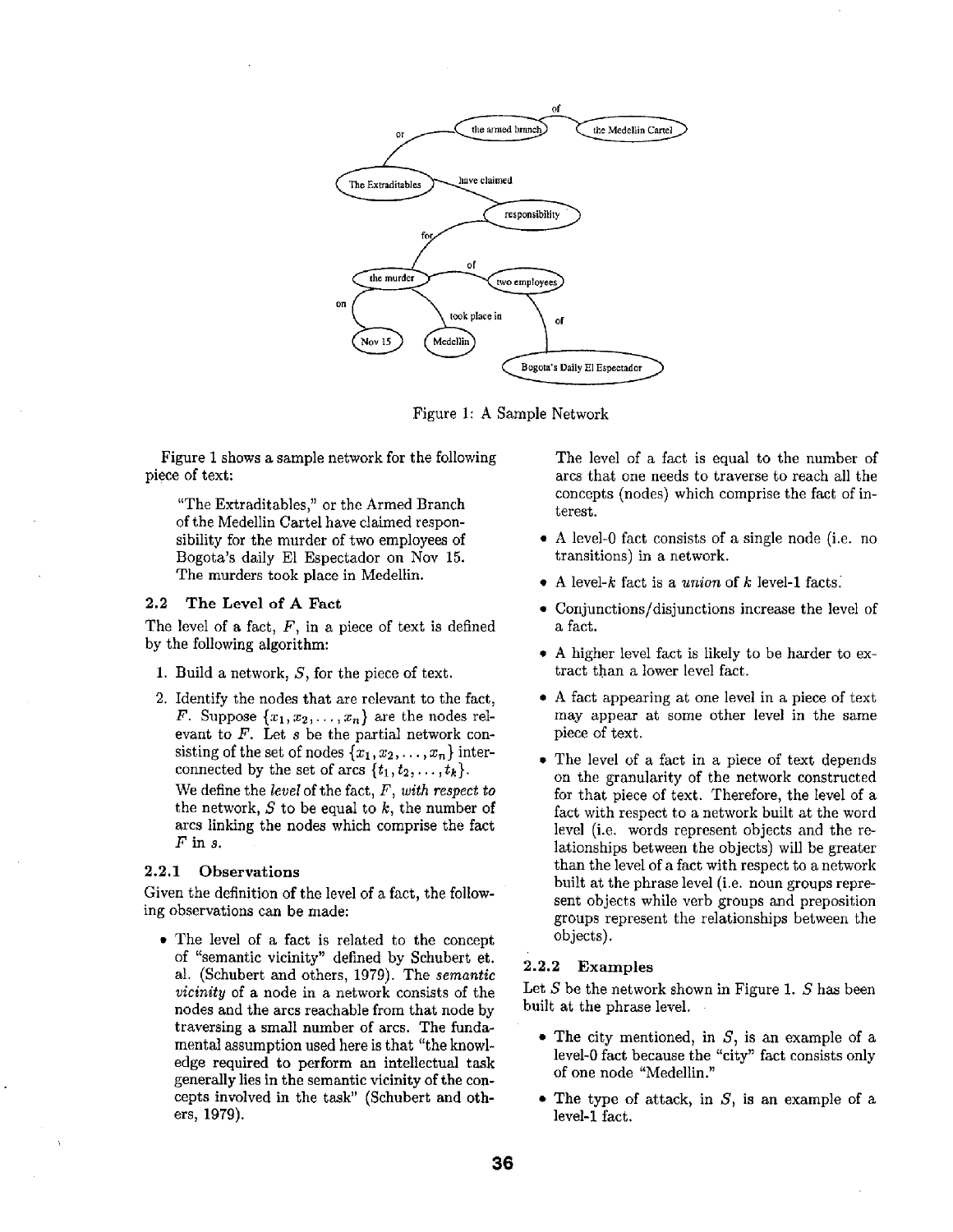We define the *type of attack* in the network to be an attack designator such as "murder," "bombing," or "assassination" with one modifier giving the victim, perpetrator, date, location, or other information.

In this case the type of attack fact is composed of the "the murder" and the "two employees" nodes and their connector. This makes the type of attack a level-1 fact.

The type of attack could appear as a level-0 fact as in "the Medellin bombing" (assuming that the network is built at the phrase level) because in this case both the attack designator (bombing) and the modifier (Medellin) occur in the same node. The type of attack fact occurs as a level-2 fact in the following sentence (once again assuming that the network is built at the phrase level): "10 people were killed in the offensive which included several bombings." In this case there is no direct connector between the attack designator (several bombings) and its modifier (10 people). They are connected by the intermediatory "the offensive" node; thereby making the type of attack a level-2 fact. The type of attack can also appear at higher levels.

• In  $S$ , the date of the murder of the two employees is an example of a level-2 fact.

This is because the attack designator (the murder) along with its modifier (two employees) account for one level and the arc to "Nov 15" accounts for the second level.

The date of the attack, in this case, is not a level-1 fact (because of the two nodes "the murder" and "Nov 15") because the phrase "the murder on Nov 15" does not tell one that an attack actually took place. The article could have been talking about a seminar on murders that took place on Nov 15 and not about the murder of two employees which took place then.

- In  $S$ , the location of the murder of the two employees is an example of a level-2 fact. The exact same argument as the date of the murder of the two employees applies here.
- The complete information, in  $S$ , about the victims is an example of a level-2 fact because to know that two employees of Bogota's Daily E1 Espectador were victims, one has to know that they were murdered. The attack designator (the murder) with its modifier (two employees) accounts for one level, while the connector between "two employees" and "Bogota's Daily E1 Espectador" accounts for the other.

#### **2.3 Building the Networks**

As mentioned earlier, the level of a fact for a piece of text depends on **the network** constructed for **the**  text. Since there is no unique network corresponding to a piece of text, care has to be taken so that the networks are built consistently.

We used the following algorithm to build the networks:

- 1. Every article was broken up into a nonoverlapping sequence of noun groups (NGs), verb groups (VGs), and preposition groups (PGs). The rules employed to identify the NGs, VGs, and PGs were almost the same as the ones employed by SRI's FASTUS system<sup>1</sup>.
- 2. The nodes of the network consisted of the NGs while the transitions between the nodes consisted of the VGs and the PGs.
- 3. Identification of coreferent nodes and prepositional phrase attachments were done manually.

The networks are built based largely upon the syntactic structure of the text contained in the articles. However, there is some semantics encoded into the networks because identification of coreferent nodes and preposition phrase attachments are done manually.

Obviously, if one were to employ a different algorithm for building the networks, one would get different numbers for the level of a fact. But, if the algorithm were employed consistently across all the facts of interest and across all articles in a domain, the numbers on the level of a fact would be consistently different and one would still be able to analyze the relative complexity of extracting that fact from a piece of text in the domain.

## **3** Example: Analyzing **the Complexity of an Information Extraction** Task

In order to validate our model of complexity we applied it to the Information Extraction (IE) task, or the Message Understanding task (DAR, 1991), (DAR, 1992), (ARP, 1993), (DAR, 1995), (DAR, 1998). The goal of an IE task is to extract prespecified facts from text and fill in predefined templates containing labeled slots.

We analyzed the complexity of the task used for the Fourth Message Understanding Conference (MUC-4) (DAR, 1992). In this task, the participants were asked to extract the following facts from articles describing terrorist activities in Latin America:

- The type of attack.
- The date of the attack.
- The location of the attack.

<sup>1</sup>We wish to thank Jerry Hobbs of SRI **for providing** us **with the** rules of **their partial** parser.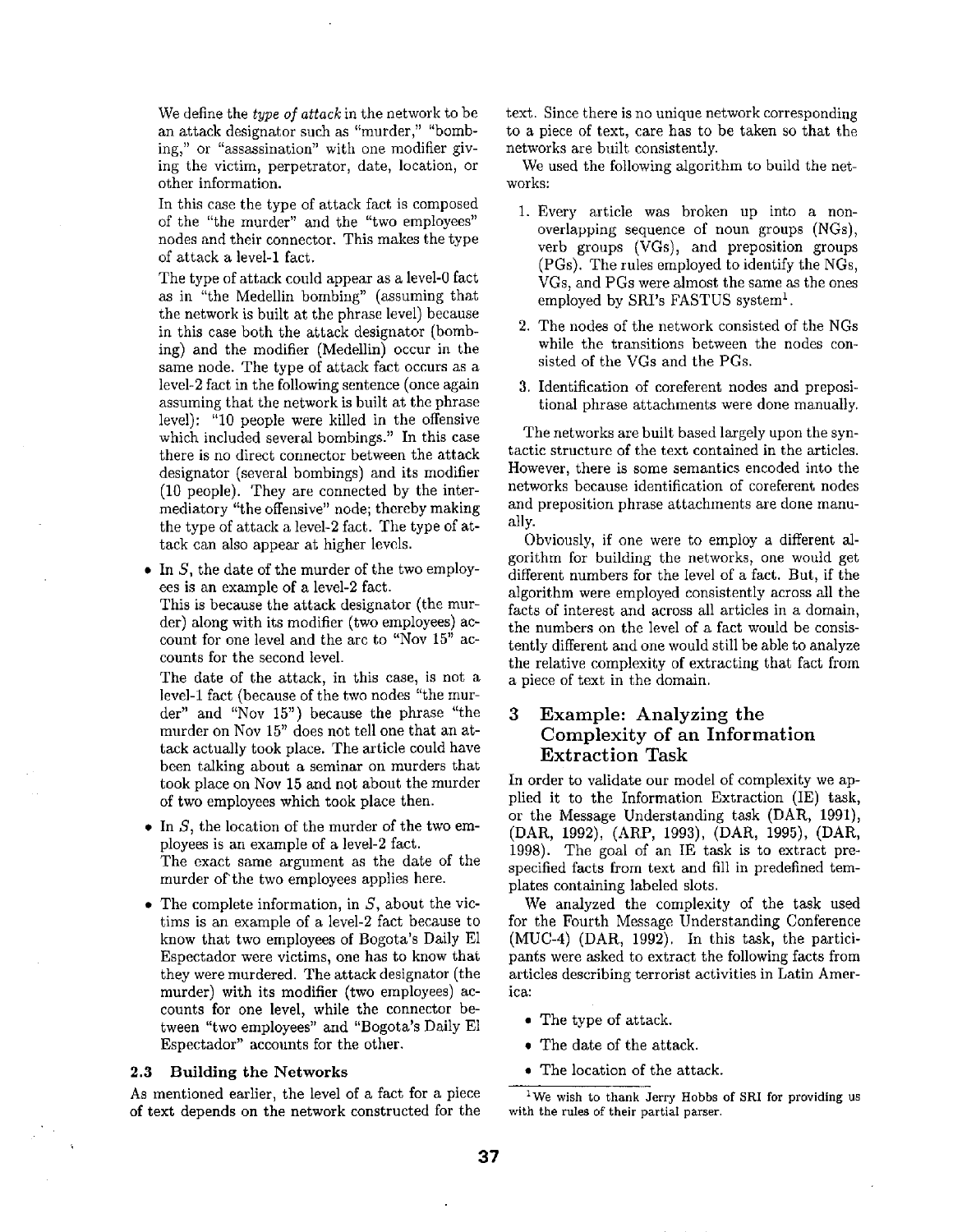

Figure 2: MUC-4: Level Distribution of Each of the Five Facts



Figure 3: MUC-4: Level Distribution of the Five Facts Combined

- The victim (including damage to property).
- The perpetrator(s) (including suspects).

We analyzed a set of 100 articles from the MUC-4 domain each of which reported one or more terrorist attacks. Figure 2 shows the level distribution for each of the five facts. A closer analysis of the figure shows that the "type of attack" fact is the easiest to extract while the "perpetrator" fact is the hardest (the curve peaks at level-2 for this fact). In addition, Figure 3 shows the level distribution of the five facts combined. This figure gives some indication of the complexity of the MUC-4 task because it shows that almost 50% of the MUC-4 facts occur at level-1. The

expected level of the five facts in the MUC-4 domain was 1.74 (this is simply the weighted average of the level distributions of the facts). We define this number to be the *Task Complexity* for the MUC-4 task. Therefore, the MUC-4 task can now be compared to, say, the MUC-5 task by comparing their *Task Complexities.* In fact, we computed the Task Complexity of the MUC-5 task and discovered that it was equal to 2.5. In comparison, an analysis, using more "superficial" features, done by Beth Sundheim, shows that the nature of the MUC-5 EJV task is approximately twice as hard as the nature of the MUC-4 task (Sundheim, 1993). The features used in the study included vocabulary size, the average number of words per sentence, and the average number of sentences per article. More details about this analysis can be found in (Bagga and Biermann, 1998).

## **<sup>4</sup>**Analyzing the Reading Comprehension **Task**

The reading comprehension task differs from the QA task in the following way: while the goal of the QA task is to find answers for a set of questions from a *collection of documents,* the goal of the reading comprehension task is to find answers to a set of questions from *a single related document.* Since the QA task involves extracting answers from a collection of documents, the complexity of this task depends on the expected level of occurrence of the answers of the questions. While it is theoretically possible to compute the average level of *any* fact in the entire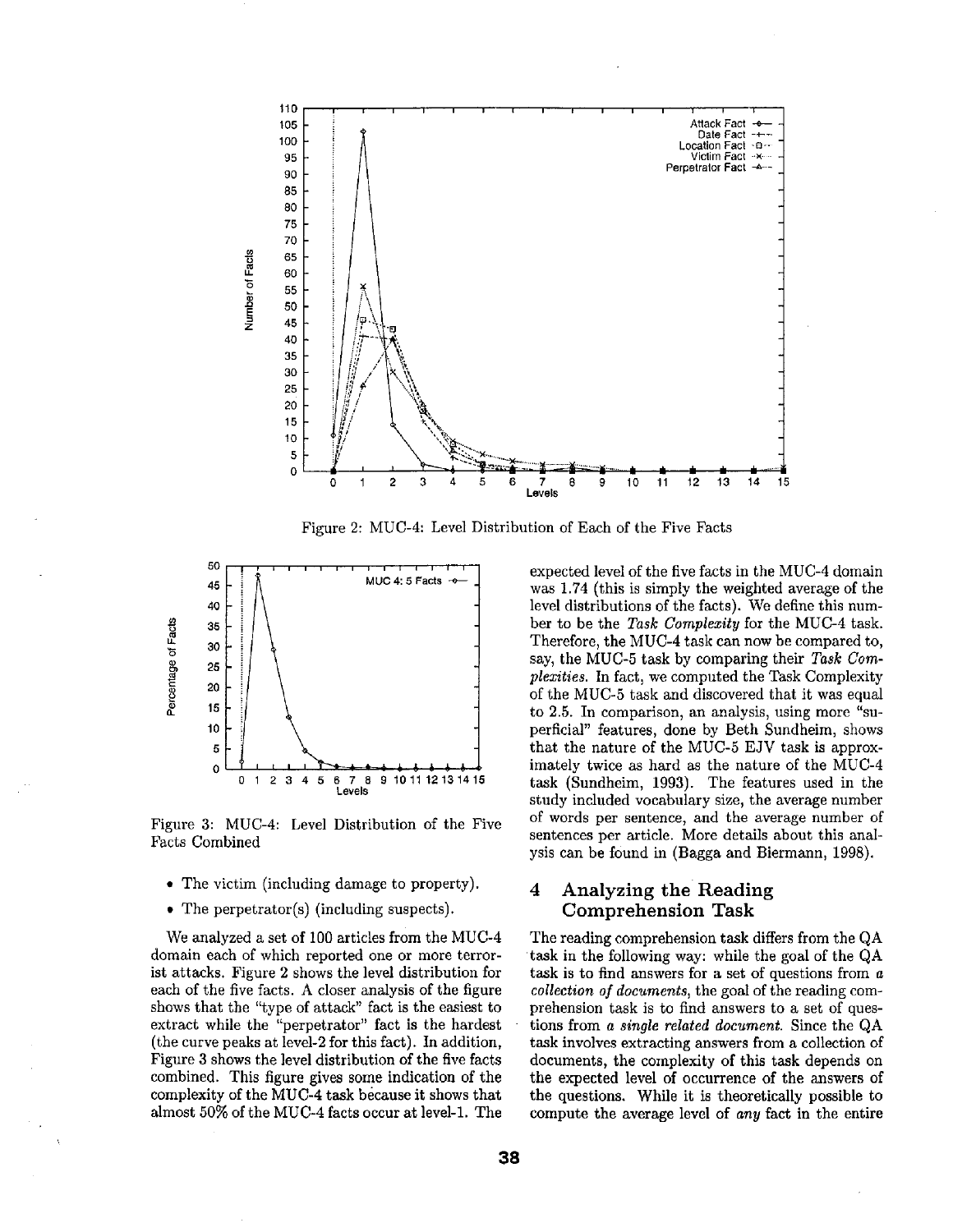| $\operatorname{Test}$ | # of      | $\overline{avg \#}$ of | $avg \# of$ | # of      | $avg \# of$   | $avg \# of$       |
|-----------------------|-----------|------------------------|-------------|-----------|---------------|-------------------|
|                       | sentences | levels/sent            | corefs/sent | questions | levels/answer | corefs/answer     |
| Basic                 |           | 4.11                   | 2.33        |           | 3.75          | 2.25              |
| Basic-Interm          | 13        | 2.69                   | 2.39        |           | 3.33          | 2.50              |
| Intermediate          | 56        | $\overline{3.50}$      | 2.55        |           | 4.44          | $3.\overline{33}$ |
| Interm-Adv            |           | $6.47\,$               | $1.00\,$    |           | 7.83          | $1.33\,$          |
| Advanced              | 27        | 6.93                   | 2.08        |           | 8.20          | 2.90              |

Figure 4: Summary of Results

document collection, it is not humanly possible to analyze every document in such large collections to compute this. For example, the TREC collection used for the QA track is approximately 5GB. However, since the reading comprehension task involves extracting the answers from a single document, it is possible to analyze the document itself in addition to computing the level of the occurrence of each answer. Therefore, the results presented in this paper will provide both these values.

### **4.1 Analysis and Results**

We analyzed a set of five reading comprehension tests offered by the English Language Center at the University of Victoria in Canada 2. These five tests are listed in increasing order of difficulty and are classified by the Center as: Basic, Basic-Intermediate, Intermediate, Intermediate-Advanced, and Advanced. For each of these tests, we calculated the level number of each sentence in the text, and the level number of the sentences containing the answers to each question for every test. In addition, we also calculated the number of coreferences present in each sentence in the texts, and the corresponding number in the sentences containing each answer. It should be noted that we were forced to calculate the level number of the sentences containing the answer as opposed to calculating the level number of the answer itself because several questions had only true/false answers. Since there was no way to compute the level numbers of true/false answers, we decided to calculate the level numbers of the sentences containing the answers in order to be consistent. For true/false answers this implied analyzing all the sentences which help determine the truth value of the question.

Figure 4 shows for each text, the number of sentences in the text, the average level number of a sentence, the average number of coreferences per sentence, the number of questions corresponding to the test, the average level number of each answer, and the average number of coreferences per answer.

The results shown in Figure 4 are consistent with the model. The figure shows that as the difficulty level of the tests increase, so do the corresponding level numbers per sentence, and the answers. One conclusion that we can draw from the numbers is that the Basic-Intermediate test, based upon the analysis, is slightly more easy than the Basic test. We will address this issue in the next section.

The numbers of coreferences, surprisingly, do no increase with the difficulty of the tests. However, a closer look at the types of coreference shows that while most of the coreferences in the first two tests (Basic, and Basic-Intermediate) are simple pronominal coreferences (he, she, it, etc.), the coreferences used in the last two tests (Intermediate-Advanced, and Advanced) require more knowledge to process. Some examples include *marijuana* coreferent with *the drug, hemp* with *the pant,* etc. Not being able to capture the complexity of the coreferences is one, among several, shortcomings of this model.

## **4.2 A Comparison with Qanda**

MITRE<sup>3</sup> ran its Qanda reading comprehension system on the five tests analyzed in the previous section. However, instead of producing a single answer for each question, Qanda produces a list of answers listed in decreasing order of confidence. The rest of this section describes an evaluation of Qanda's performance on the five tests and a comparison with the analysis done in the previous section.

In order to evaluate Qanda's performance on the five tests we decided to use the Mean Reciprocal Answer Rank (MRAR) technique which was used for evaluating question-answering systems at TREC-8 (Singhal, 1999). For each answer, this techniques assigns a score between 0 and 1 depending on its rank in the list of answers output. The score for answer, i, is computed as:

$$
Score_i = \frac{1}{rank of answer_i}
$$

If no correct answer is found in the list, a score of 0 is assigned. Therefore, MRAR for a reading comprehension test is the sum of the scores for answers corresponding to each question for that test.

Figure 5 summarizes Qanda's results for the five tests. The figure shows, for each test, the number of questions, the cumulative MRAR for all answers for the test, and the average MRAR per answer.

<sup>2</sup> http://web2.uvcs.uvic.ca/elc/studyzone/index.htm

<sup>3</sup>We would like **to thank** Marc Light and Eric Breck **for**  their help with running **Qanda on our** data.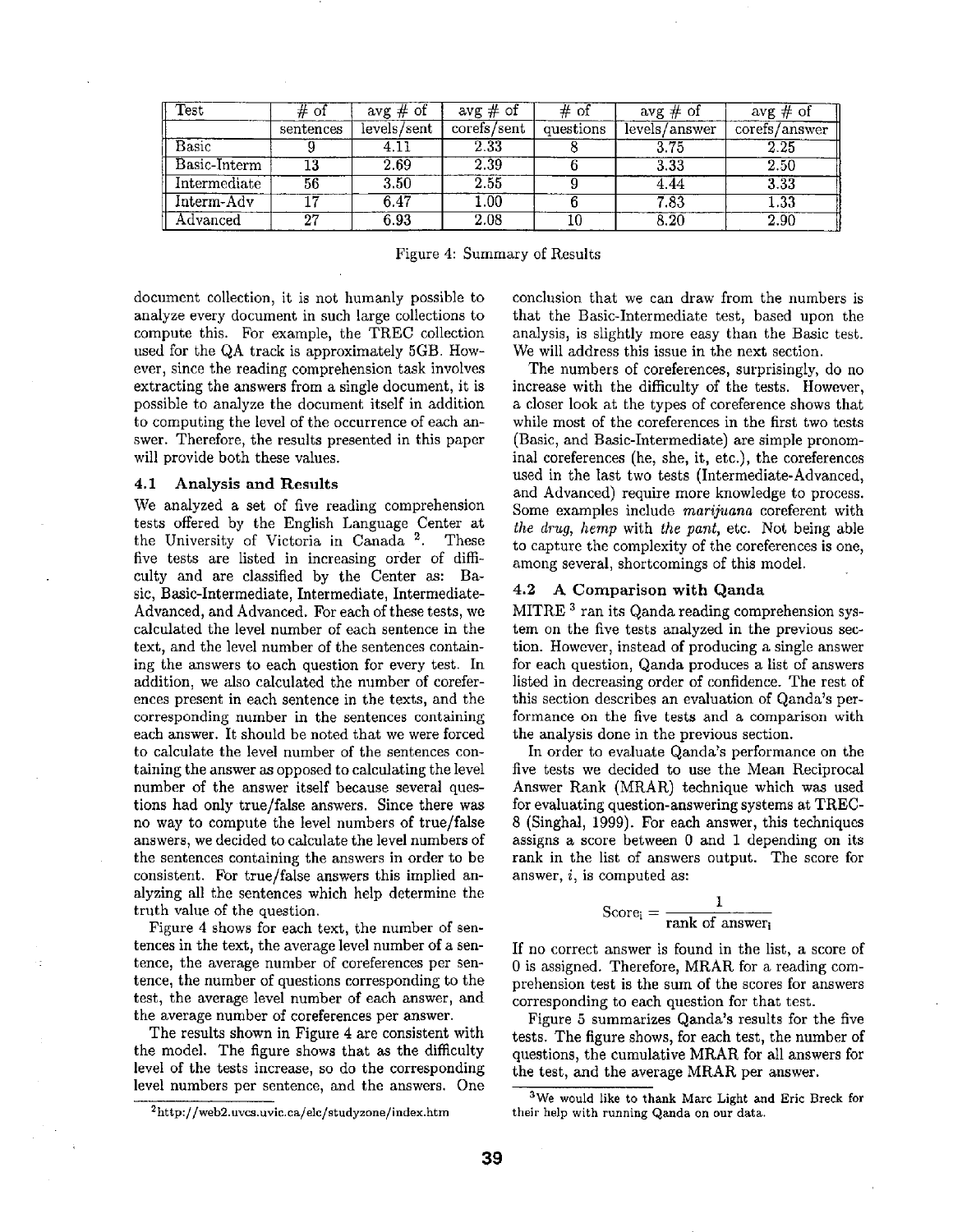| Test           | # of      | MRAR for    | avg MRAR   |
|----------------|-----------|-------------|------------|
|                | questions | all answers | per answer |
| Basic          |           | 2.933       | 0.367      |
| Basic-Interm   |           | 3.360       | 0.560      |
| Intermediate   |           | 2.029       | 0.226      |
| Interm-Adv     |           | 1.008       | 0.168      |
| $\rm Advanced$ | l N       | 7.833       | 0.783      |

|  |  |  | Figure 5: Summary of Qanda's Results |  |
|--|--|--|--------------------------------------|--|
|--|--|--|--------------------------------------|--|

The results from Qanda are more or less consistent with the analysis done earlier. Except for the Advanced test, the average Mean Reciprocal Answer Rank is consistent with the average number of levels per sentence (from Figure 4). It should be pointed out that the system performed significantly better on the Basic-Intermediate Test compared to the Basic test consistent with the numbers in Figure 4. However, contrary to expectation, Qanda performed exceedingly well on the Advanced test answering 7 out of the 10 questions with answers whose rank is 1 (i.e. the first answer among the list of possible answers for each question is the correct one). We are currently consulting the developers of the system for conducting an analysis of the performance on this test in more detail.

### **5 Shortcomings**

This measure is just the beginning of a search for useful complexity measures. Although the measure is a big step up from the measures used earlier, it has a number of shortcomings. The main shortcoming is the ambiguity regarding the selection of nodes from the network regarding the fact of interest. Consider the following sentence: "This is a report from the Straits of Taiwan. .... .... Yesterday, China test fired a missile." Suppose we are interested in the location of the launch of the missile. The ambiguity here arises from the fact that the article does not explicitly mention that the missile was launched in the Straits of Taiwan. The decision to infer that fact from the information present depends upon the person building the network.

In addition, the measure does not account for the following factors (the list is not complete):

- coreference: If the extraction of a fact requires the resolution of several coreferences, it is clearly more difficult than an extraction which does not. In addition, the degree of difficulty of resolving coreferences itself varies from simple exact matches, and pronominal coreferences, to ones that require external world knowledge.
- frequency of answers: The frequency of occurrence of facts in a collection of documents has an impact on the performance of systems.

### **occurrence** of multiple **(similar) facts:**

Clearly, if several similar facts are present in the same article, the systems will find it harder to extract the correct fact.

vocabulary size: Unknown words present some problems to systems making it harder for them to perform well.

On the other hand, no measure can take into account all possible features in natural language. Consider the following example. In an article, suppose one initially encounters a series of statements that obliquely imply that the following statement is false. Then the statement is given: "Bill Clinton visited Taiwan last week." Processing such discourse requires an ability to perfectly understand the initial series of statements before the truth value of the last statement can be properly evaluated. Such complete understanding is beyond the state of the art and **is**  likely to remain so for many years.

Despite these shortcomings, the current measure does quantify complexity on one very important dimension, namely the number of clauses (or phrases) required to specify a fact. For the short term it appears to be the best available vehicle for understanding the complexity of extracting a fact.

## **6 Conclusions**

In this paper we have described a model that can be used to analyze the complexity of a reading comprehension task. The model has been used to analyze five different reading comprehension tests, and the paper presents the results from the analysis.

## References

- ARPA. 1993. *Fifth Message Understanding Conference (MUC-5);* San Mateo, August. Morgan Kaufmann Publishers, Inc.
- Amit Bagga and Alan W. Biermann. 1997. Analyzing the Complexity of a Domain With Respect To An Information Extraction Task. In *Tenth International Conference on Research on Computational Linguistics (ROCLING X),* pages 175-194, August.
- Amit Bagga and Alan W. Biermann. 1998. Analyzing the Performance of Message Understanding Systems. *Journal of Computational Linguis-*